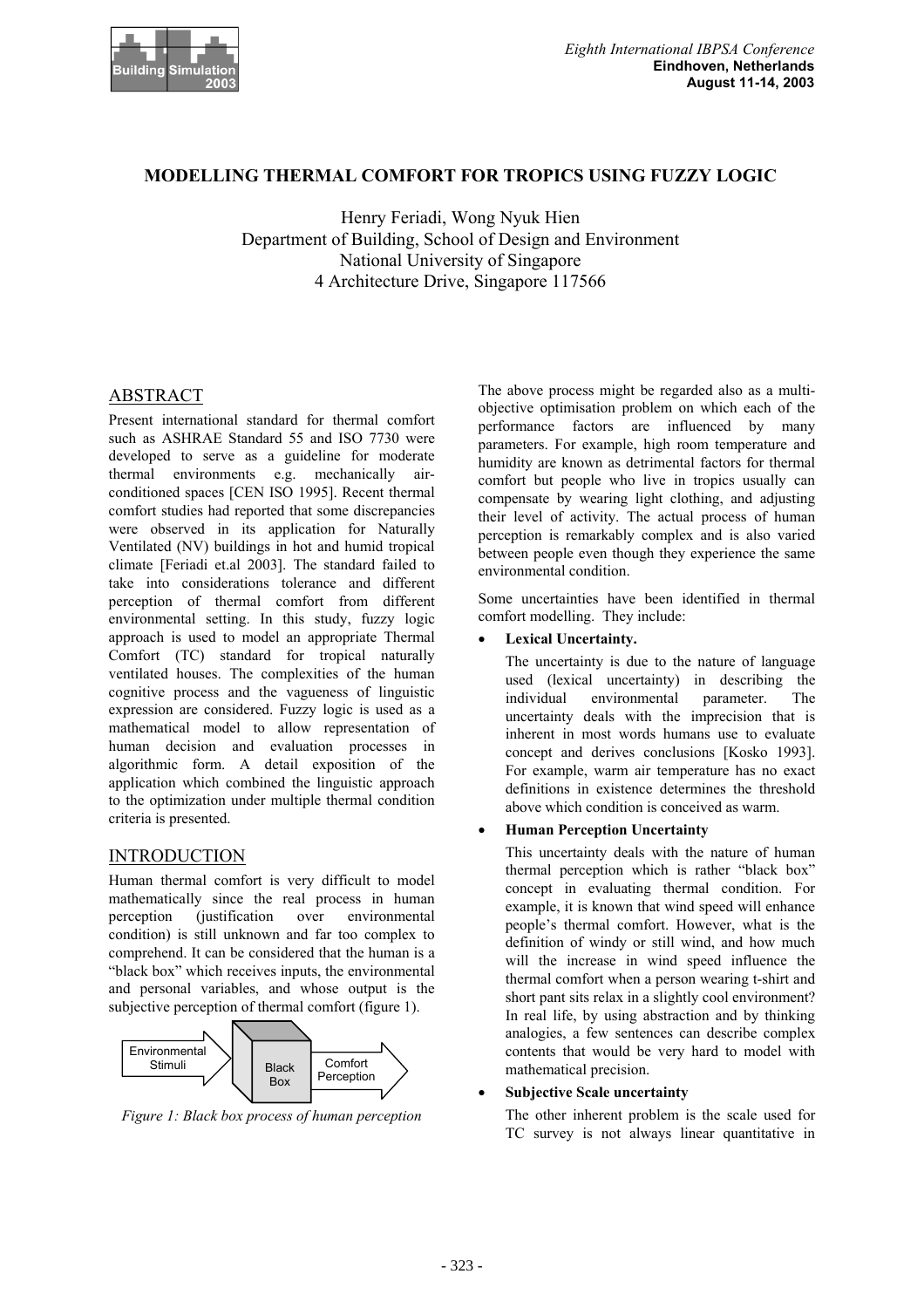nature. The sensation of warm is not perceived as *Table 1* a double of slightly warm or hot is not always double sensation as warm. Previous thermal comfort modelling mainly considered the scale in a linear quantitative way which may not be the most appropriate way to analyse human response.

## METHODOLOGY

To collect primary data which is required for thermal comfort modeling, comprehensive field survey had been carried out. By conducting survey in the actual living environment, it is expected that the dynamic interaction between occupant's perception and their NV environment can be realistically captured.

The total data of 538 samples from Singapore and 525 data from Indonesia were collected through some extensive field surveys during rainy and dry seasons in the year 2000-2002. The large sample size (a total of 1063 samples) has minimized the risk of bias that might occur in relatively smaller samples used for statistical analysis. For each survey, both objective and subjective measurements were carried out simultaneously. The purpose of objective measurement is to capture some personal and environmental parameters that are commonly used for thermal studies (Clothing, Metabolic rate, Dry Bulb Temperature/DBT, Mean Radiant Temperature/ MRT, Relative Humidity/RH, and Air Velocity/Vs).

Subjective measurement makes use of seven scales of thermal sensation (known as ASHRAE scale), and other relevant perception scales (such as airflow, humidity etc). The respondents were required to answer those questionnaires respectively, which reflected their relevant thermal sensation and perception.

The data obtained through the survey are analysed using appropriate statistical tools to find out the correlation between environmental stimuli (affecting thermal comfort) and people's perception. Each question in the questionnaire asks specifically about the present environmental stimulus such as:

- "*How do you feel at this moment?"* (related to the thermal sensation measured by DBT and MRT)
- *"How do you feel about room air humidity now?"*
- *"How do you feel about room airflow now?"* (related to the wind sensation –  $m/s$ )

The respondent need to answer those questions by choosing only one standardised answer (response) on seven scale votings (Table 1).

| <b>Environmental stimuli</b> | <b>Sensation measured</b><br>(subjective vote - 7 scale) |
|------------------------------|----------------------------------------------------------|
| Air temperature $(^0C)$      | Thermal sensation                                        |
| Radiant temperature $(^0C)$  | Thermal sensation                                        |
| Humidity (% - RH)            | Perception of humidity                                   |
| Wind speed $(m/s)$           | Perception of airflow                                    |

# DATA ANALYSIS

Human (individual) thermal comfort perception on a particular indoor thermal condition is always differed even though under the same environmental condition (room). It is impossible to design a thermally comfortable indoor environment which can satisfy all occupants all the time. Thus there is no precise description about thermal condition at which everyone perceives it as most comfortable temperature. In this perspective, it is understood that people's thermal comfort perception is greatly influenced by environmental conditions (stimuli) but their influences show rather "fuzzy" (imprecise) rather than precise relationship.

The analysis of thermal comfort perception can only implies the probability (likelihood) of people to perceive and vote according to particular thermal perception scales. For example, when air temperature increases into warmer condition, the probability of people perceive as 'comfortable' will decrease. On the other hand, when air temperature decreases into cooler conditions, the probability of people vote for 'comfortable' will also be lower.

One of the powerful statistical methods to analyse and predict the thermal comfort response is Probit regression analysis. This analysis is drawn originally from studies of threshold pesticide levels and insect kill rates. Probit analysis assumes that the likelihood of an event happening increases as the stimulus intensity increases [Finney 1962]. In the method used in this study the probability "p<sub>i</sub>" of an event having happened in the " i " observation is defined according to the standard cumulative normal distribution function:

$$
p_i = \int_{-\infty}^{\eta_i} \frac{1}{\sqrt{2\pi}} \exp\left(-\frac{1}{2}u^2\right) du
$$

(related to the level of relative humidity - % RH) The probit analysis is applied separately for four environmental stimuli which are believed to give impacts on thermal comfort perception (in Table 1). This analysis provides suitable method to calculate the proportion of probability to vote certain scale as the stimulus changes. The Probit analysis was performed using SPSS v10 ® statistical software and the results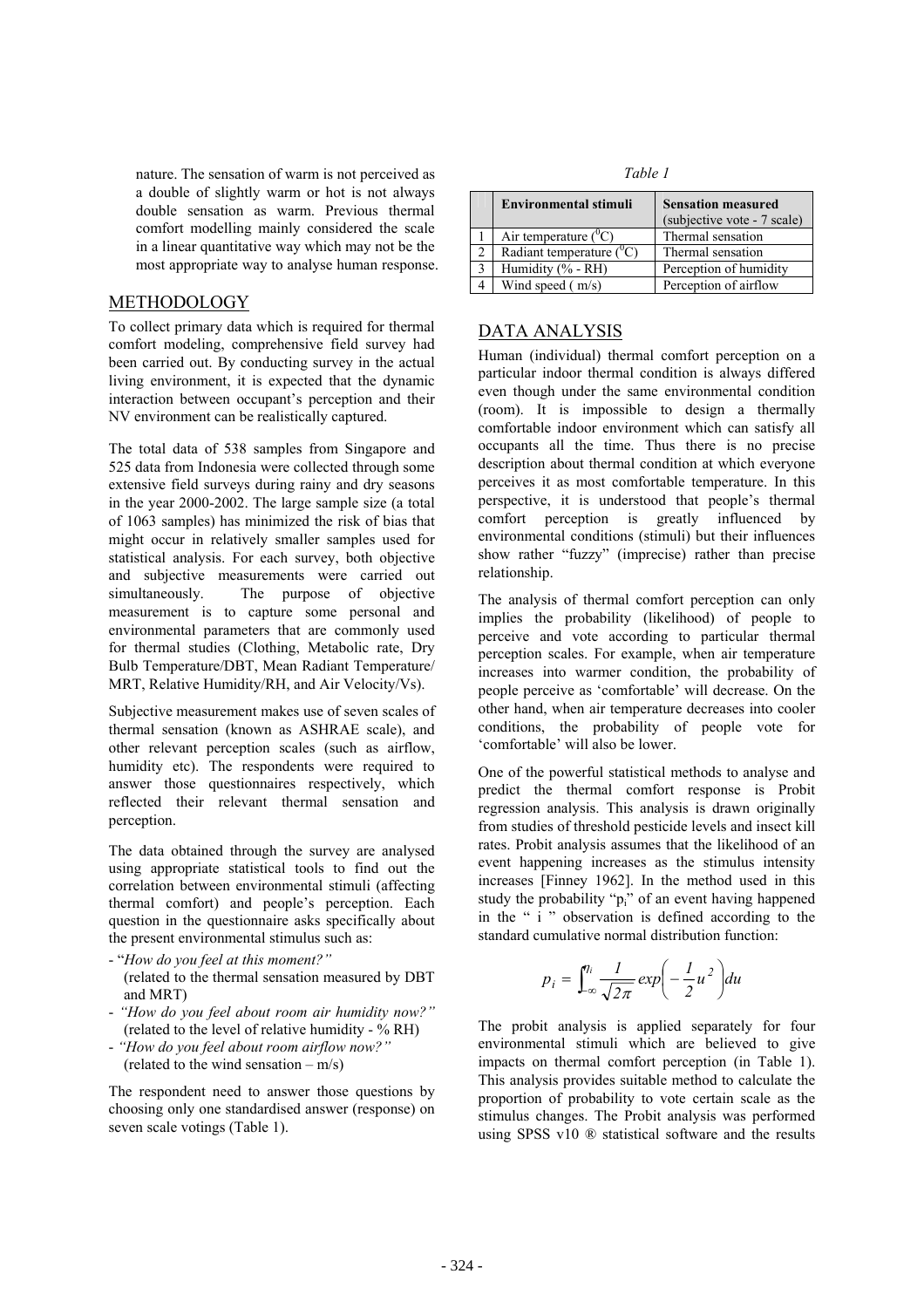for the four environmental parameters are presented in the following figures: It is shown in Figure 3 that the maximum probability



*Figure 2: Probit curves for Dry Bulb Temperature*

In general the Y-axis in probit curve shows the<br>proportion of probability of response. The Y-axes<br>values range between 0 to 1, with 0 means no (very<br>low) probability and 1 means highest probability<br>(certainty). The X-axis proportion of probability of response. The Y-axes values range between 0 to 1, with 0 means no (very low) probability and 1 means highest probability (certainty). The X-axis displays the scale of 'the stimuli'. In Figure 2, the X-axis represents stimuli of Dry Bulb Temperature (DBT) bin which the scale ranges from  $22^0 - 34^0$  C.

The above figure shows that the highest proportion of probability (curve's peak point) for 'Neutral' response is found at  $28.5^{\circ}$  C. People are likely to perceive the condition as 'Cool' when air temperature reaches about  $24^{\circ}$  C. The response of 'Hot' is not analysed because of very low data captured from the field survey.



*Figure 3: Probit curves for Mean Radiant Temperature*

for 'Neutral' is located at  $29^{\circ}$  C of MRT. The high likelihood of people to perceive the condition as 'Warm' is found when MRT reaches about  $33.5^0$  C. Again here the vote (response) of 'Hot' was not further analysed because of insignificant number of data collected from the field survey. The curve for 'Cold' vote also shows very low probability (less than 0.1).

Comparing with DBT probit analysis results, the average results of MRT show only about  $0.5^{\circ}$  C higher. This is due to the absence of direct solar radiation since all field measurements were conducted in well shaded of indoor places (living rooms) and about half of the data were collected in the evening.



*Figure 4: Probit curves for Wind speed*

From the seven vote scales of airflow, only five scales are chosen for Probit analysis. The scales of 'Breezy' and 'Much too breezy' have a very low numbers to allow reliable statistical analysis. During field survey, wind speed were recorded within the range of  $0 - 2$  m/s, therefore people probably still perceive those wind speed within acceptable range and tend to consider the air flows as not 'Breezy' or 'Much too breezy'.

The maximum probability of air flow perception of 'Just right' is found at 0.6 m/s. Meanwhile the maximum likelihood of air flow perception for 'Slightly breezy' is found at 1.8 m/s. The Probit curves for other three scales (Slightly still, Too still and Much too still) were similar. Those peak curves (maximum points) only show differences on the proportion of probability. It implies that the wind speed below 0 - 0.6 m/s (below 'just right' wind), people have classified wind speed generally within various degree of still wind (stagnant).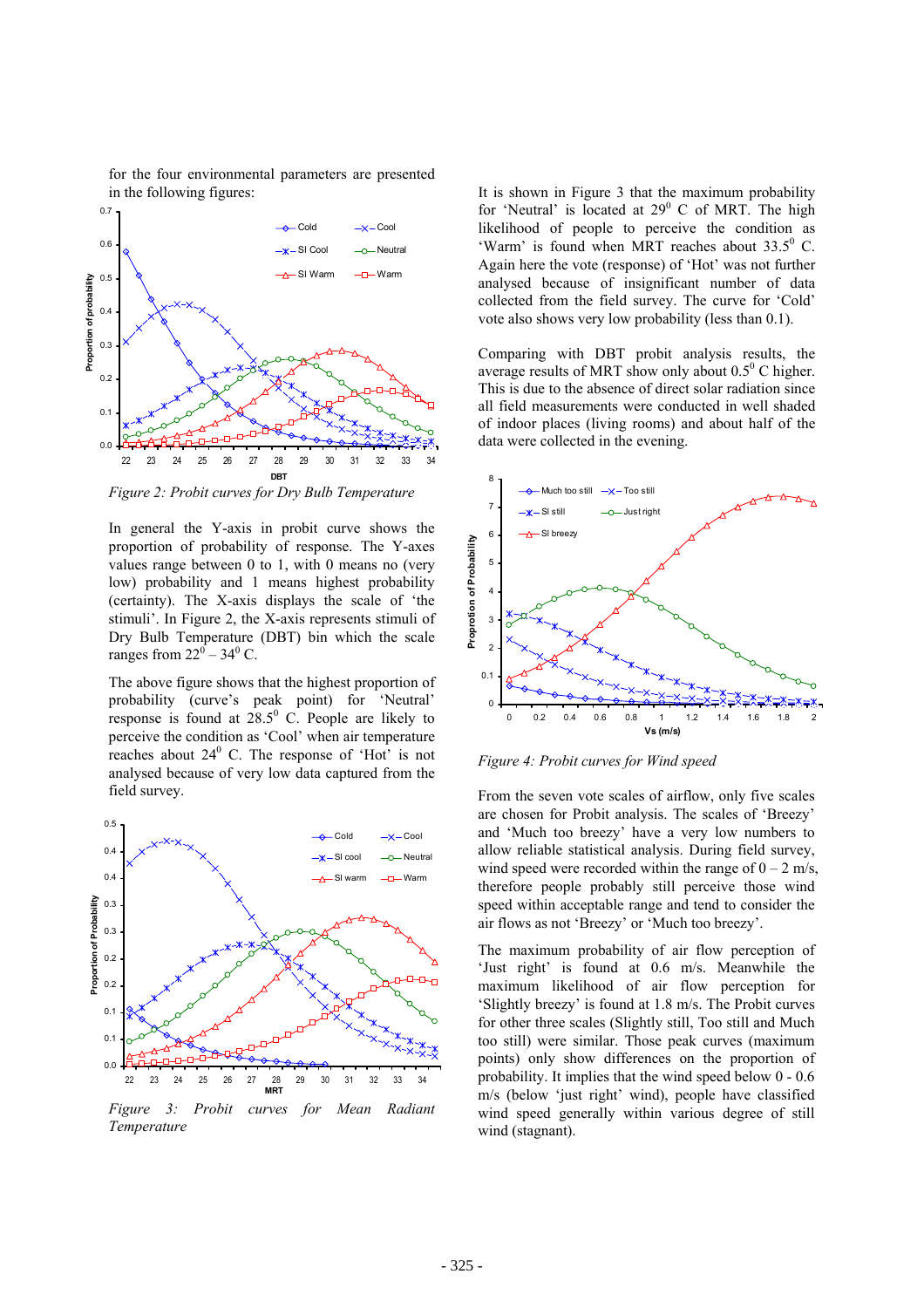

The Probit analyses were made within RH stimuli range of  $45 - 100\%$ . In Figure 5, the maximum probability of humidity perception of 'Just right' is found at 65% RH. Meanwhile the maximum likelihood of humidity perception for 'Slightly humid' is found at 90% RH. The Probit curves for other two scales (Slightly dry and Too dry) demonstrate the peak at 45% RH. The curve of 'Much too dry' is relatively flat in shape and always below 0.1 value of probability. It gives an indication that people are not likely to vote for this scale. Subsequently, there is also no vote for 'Much too humid' therefore the probit analysis is not performed.

It is necessary to inform here that probit analysis are only applied for four environmental parameters. The other two personal parameters (clothing, metabolic rate) are analysed separately based on the simple data distribution and mean analyses since the questionnaire do not ask people to vote clothing and metabolic rate.

## MODELLING

The schematic diagram of conceptual modelling of thermal comfort perception using Fuzzy Logic is presented in Figure 6. First step in the modelling is called *fuzzification*, which defines linguistic variables, term and membership functions. Originally the concept of linguistic variable was introduced by Zadeh, as an approach (mean) to capture natural expressions *Figure 5: Probit curve for Relative Humidity (RH)* commonly used by human [Zadeh 1965].

> The second step is called *fuzzy rule inference* whereby some sets of fuzzy logic operators and production rules are defined. The most common rule is called IF-THEN rule which can be used to formulate the conditional statements that comprise fuzzy logic.

> The final step in modelling is *defuzzification* process. The input for the defuzzification process is a fuzzy set (the aggregate output fuzzy set) and the output is a single number. The aggregate of fuzzy set encompasses a range of output values, and so must be defuzzified in order to resolve a single output value from the set. The detail discussion about the modelling steps is presented in the following sections.

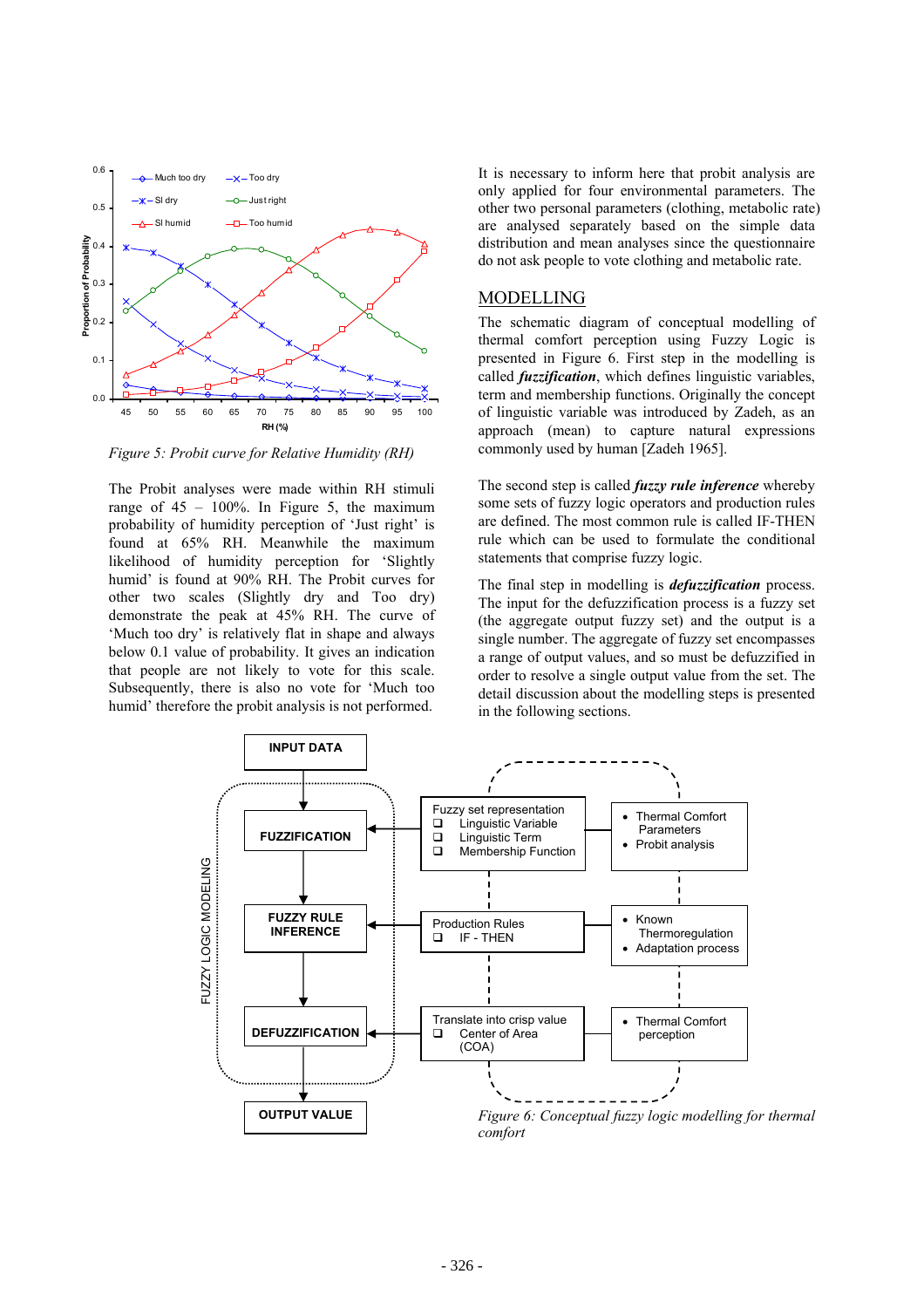#### **Fuzzification**

In everyday life, human always deal with linguistic variable to reflect their perception on certain phenomenon. For example, when they need to give an opinion about room air temperature, they may answer as 'hot', 'warm', 'cool', 'cold', 'slightly cool' etc. A fuzzy set is used to interpret that linguistic value. To make things discrete, it is assumed that each perception is rated by a number in set of  $X = \{0\}$ . 0.1, 0.2, 0.,3 …, 1}. The linguistic value 'hot' is then defined to be the fuzzy set of rates living in the universe X.

The degree to which crisp value belongs to a given *Figure 7: Membership function plots of DBT* fuzzy set is represented by function known as a membership function (MF). The MF is a curve that defines how each point in the input space is mapped to a membership value (or degree of membership) between 0 and 1. Many different types of MF curves are available for these applications such as triangular, trapezoidal, Gaussian distribution curve etc.

In this fuzzy logic modelling, it is essential to choose proper MF function in order to develop a good thermal comfort modelling. The previous sections on data analysis had presented the effectiveness of probit analysis to generate useful information about people response to particular environmental stimulus (see Figure 3 to 6). The above statistical results are used as basis in defining MF in fuzzification process.

The transformation process from probit analysis into membership function are based on the following considerations,

- The proportions of probability in probit curve are considered as fuzzy set inputs which inform about the partial membership in them.
- The highest values of probability in probit curves correspond to the maximum degree of membership values in fuzzy sets. It is believed that the maximum value of likelihood of perception votes (outcomes) basically indicates the highest degree of memberships (1).
- The probit curve shapes are best represented by Gaussian distribution functions (curves) in the programming of MF using Mathlab® software.

Shape of the membership function used is Gaussian distribution curves in order to reproduce the shape of probit curves. The X-axis input variable for DBT and MRT is  $20^0 - 40^0$  C in order to include wider range of possible temperature in the tropics. Figure 7-10 depicts membership function plots for DBT, MRT, RH and Wind speed.





*Figure 8: Membership function plots of MRT*



*Figure 9: Membership function plots of RH*



*Figure 10: Membership function plots of wind speed*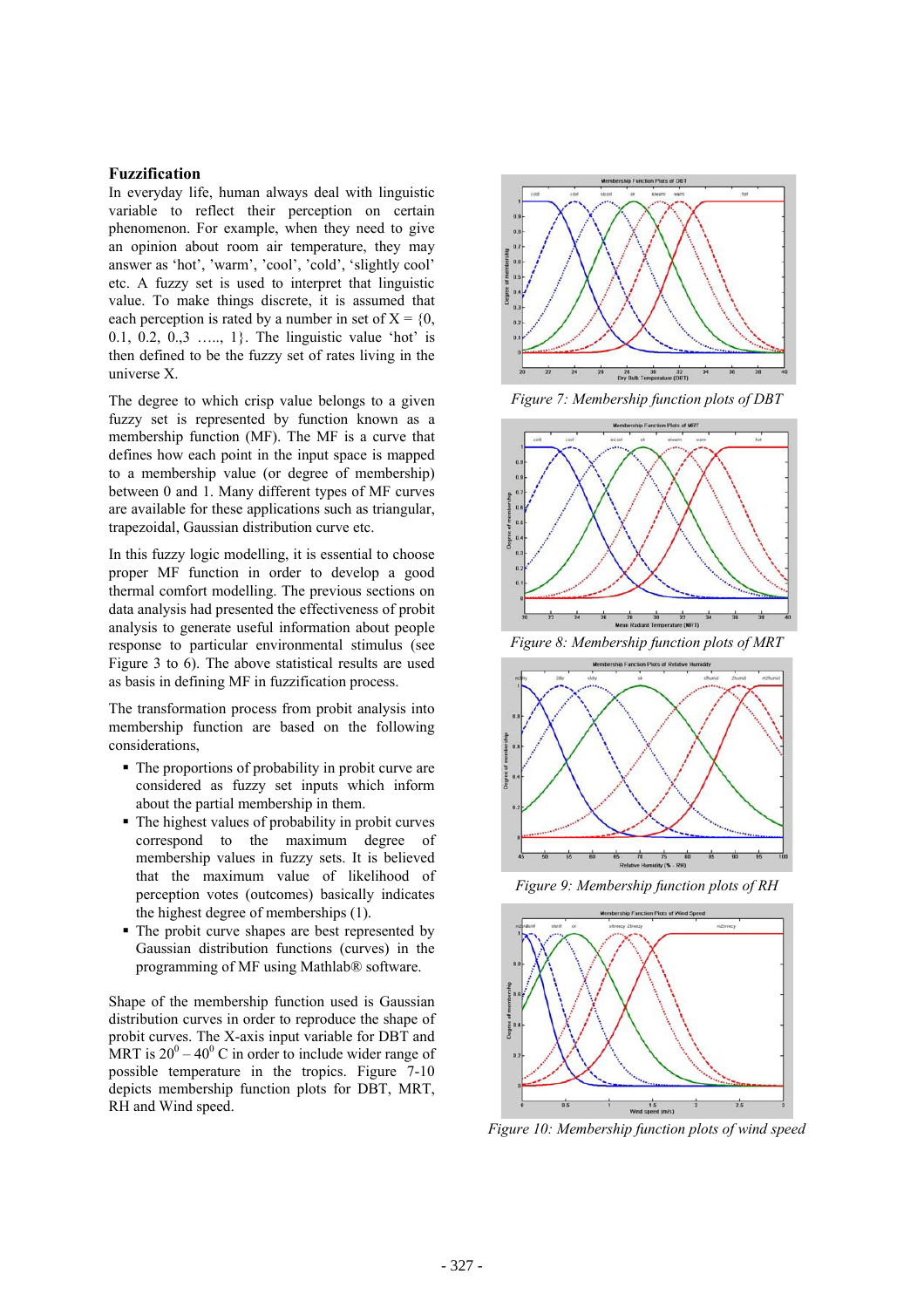#### **Fuzzy Inference**

Zadeh introduced the theory of approximation reasoning. This theory provides a powerful framework for reasoning in the face of imprecise and uncertain information [Zadeh 1975]. Central to this theory is the concept of the fuzzy IF-THEN rule, which is a mathematical interpretation of the linguistic IF-THEN rule. A linguistic IF-THEN rule is a linguistic sentence that is written in simple form such as:

### If "X" is A and "Y" is B, then "Z" is C

Here X, Y, Z are input variables, and A, B and C are the corresponding linguistic values. The rules identify the names of the variables X,Y and Z with the universes in which the fuzzy values A,B and C live.

Fuzzy production rules are used to represent the relationships among the linguistic variables and to derive actions from sensor inputs. Production rules consist of precondition (IF-part) and a consequence (THEN-part). The IF-part consist of more than one precondition linked together by linguistic conjunctions like AND and OR. Using the conjunction AND for MINimum and OR for MAXimum is often appropriate in modelling application [Nguyen et.al 1999].

Interpreting if-then rules is a three-part process which can be explained as follow:

- 1. *Fuzzify inputs*: Resolve all fuzzy statements in the antecedent to a degree of membership between 0 and 1.
- 2. *Apply fuzzy operator to multiple part antecedents*: In this model, there are multiple parts of the antecedent, therefore fuzzy logic operators are applied to resolve all the antecedents to a single number between 0 and 1. This is the degree of support for the rule.
- 3. *Make use of implication method*: the degrees of support for the entire rules were applied to shape the output fuzzy set. The consequent of a fuzzy rule determines an entire fuzzy set to the output. This fuzzy set is represented by a MF that is chosen to indicate the qualities of the consequent. If the antecedent is only partially true, (i.e., is assigned a value less than 1), then the output fuzzy set is truncated according to the minimum implication method.

The numbers of rules in the fuzzy production rules depend on the total number of linguistic variables (each input variable has 7 linguistic variables). Total numbers of possible rules based on input variables and linguistic variables is about 720 combinations of rules. It is impractical and unnecessary to include all the possible rules in the modeling. This model has used 14 rules which are believed to be sufficient to reflect on the human thermoregulation of people living in the tropical naturally ventilated buildings (see Table 2).

The following graphs show the dynamic combination of two inputs in affecting thermal comfort perception. Figure 11 presents a three-dimensional curve which represents the mapping from MRT and DBT as inputs (axis  $X$  and  $Y$ ) and 'Feel' as an output (axis  $Z$ ).



*Figure 11: Three dimension curve of MRT and DBT*

Figure 12 displays the dynamic correlation of wind speed and DBT on thermal comfort perception. It is shown that higher wind speed ( $>1.5$  m/s) can help to reduce the uncomfortable warmer thermal environment.



*Figure 12: Three dimension curve of Wind speed and DBT*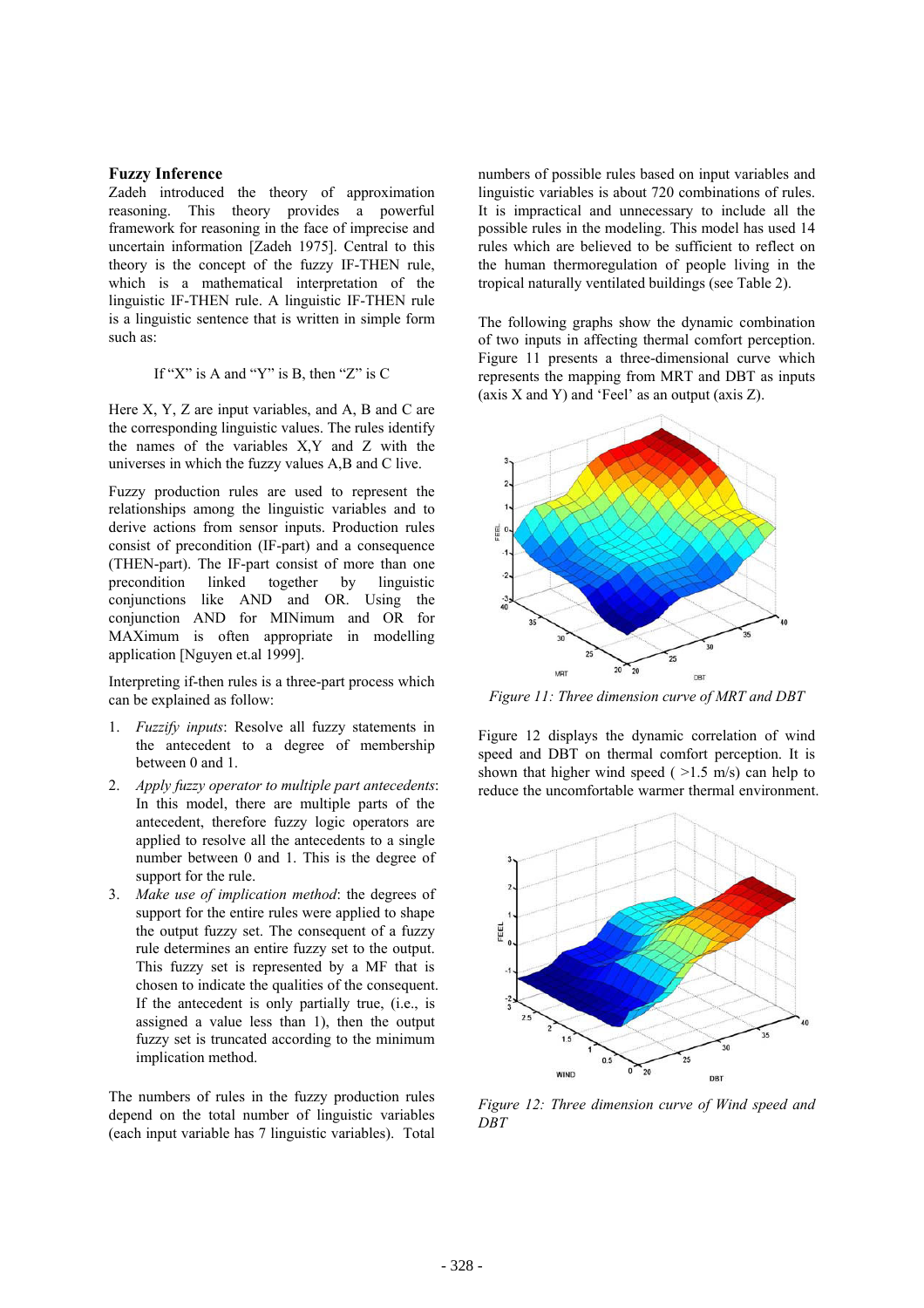The result produced from the evaluation of fuzzy rules is, of course, fuzzy. Membership functions are used to retranslate the fuzzy output into a crisp value. This translation is known as defuzzification and can be performed using several methods. The method adopted in this model is Centre of Area (COA) Defuzzification Technique. This method is also known as centre of gravity or centroid defuzzification. This is the most widely used technique and is proven to be reliable in this study. The COA defuzzification technique can be expressed as:

$$
x^* = \frac{\int \mu_i(x)x \, dx}{\int \mu_i(x) dx}
$$

Where  $x^*$  is the defuzzified output,  $\mu_i$  (x) is the aggregated membership function and x is the output variable. The diagram of the whole computational fuzzy modelling is presented in Figure 14. The COA defuzzification is applied to the output area (black curve in right bottom of the diagram).

## VALIDATION

Finally, to demonstrate the model's robustness, it is essential to validate the output by using different set of survey data (200 samples). Similar to PMV prediction, the model uses the six parameters of thermal comfort as inputs and computes the prediction votes. The outputs were compared to the actual survey votes (ASHRAE scale). The result is presented in Figure 13.



*Figure 13: Model validation*

**Defuzzification Prediction** Prediction votes based on fuzzy logic modelling has demonstrated a very good correlation with the actual survey votes  $(R^2=0.8553)$ . Therefore the model can be used in future to predict thermal comfort in tropical NV buildings. Nevertheless, some discrepancies are inevitable due to some reasons:

- The facts that survey votes are based on subjective human perception which might vary between persons.
- The actual survey vote is discrete number (based on 7 scales) meanwhile the predicted output is not discrete (continuous) number.

# **CONCLUSIONS**

Fuzzy Logic has been used to model human imprecise linguistic variable in thermal comfort perception. The Probit analysis is used to examine the probability of human response under different environmental conditions and to provide fundamental information for developing MF in fuzzification process.

The proposed model is found to be suitable for evaluating thermal comfort perception of the occupants in residential NV buildings in the tropics. Further application for different functionality such office, schools etc requires further validations. Certainly, this will be the focus of model development in the near future.

# **REFERENCES**

CEN-ISO 7730.1995. Moderate Thermal Environments – Determination of the PMV and PPD Indices and Specification of the Conditions for Thermal Comfort.

Feriadi H, Wong, N.H, Chandra, S, Cheong, K.W, 2003. Adaptive Behaviour and Thermal Comfort in Singapore's Naturally Ventilated Housing. Building Research&Information Journal v: 31, 13-23. Spon Press

Finney, D.J. 1962. Probit Analysis. Cambridge University Press. UK.

Kosko B. 1993. Fuzzy Thinking – New Science of Fuzzy Logic, Hyperion Publishers, New York.

Nguyen, H.T, Elbert A. 1999. A First Course in Fuzzy Logic. Chapman &Hall/CRC.

Zadeh, L.A., 1965. Fuzzy Sets. Information and Control. Vol 8(3). 338-353.

Zadeh, L. A., 1975. Concept of Linguistic and Its Application to Approximate Reasoning, Information and Science vol 8-9.